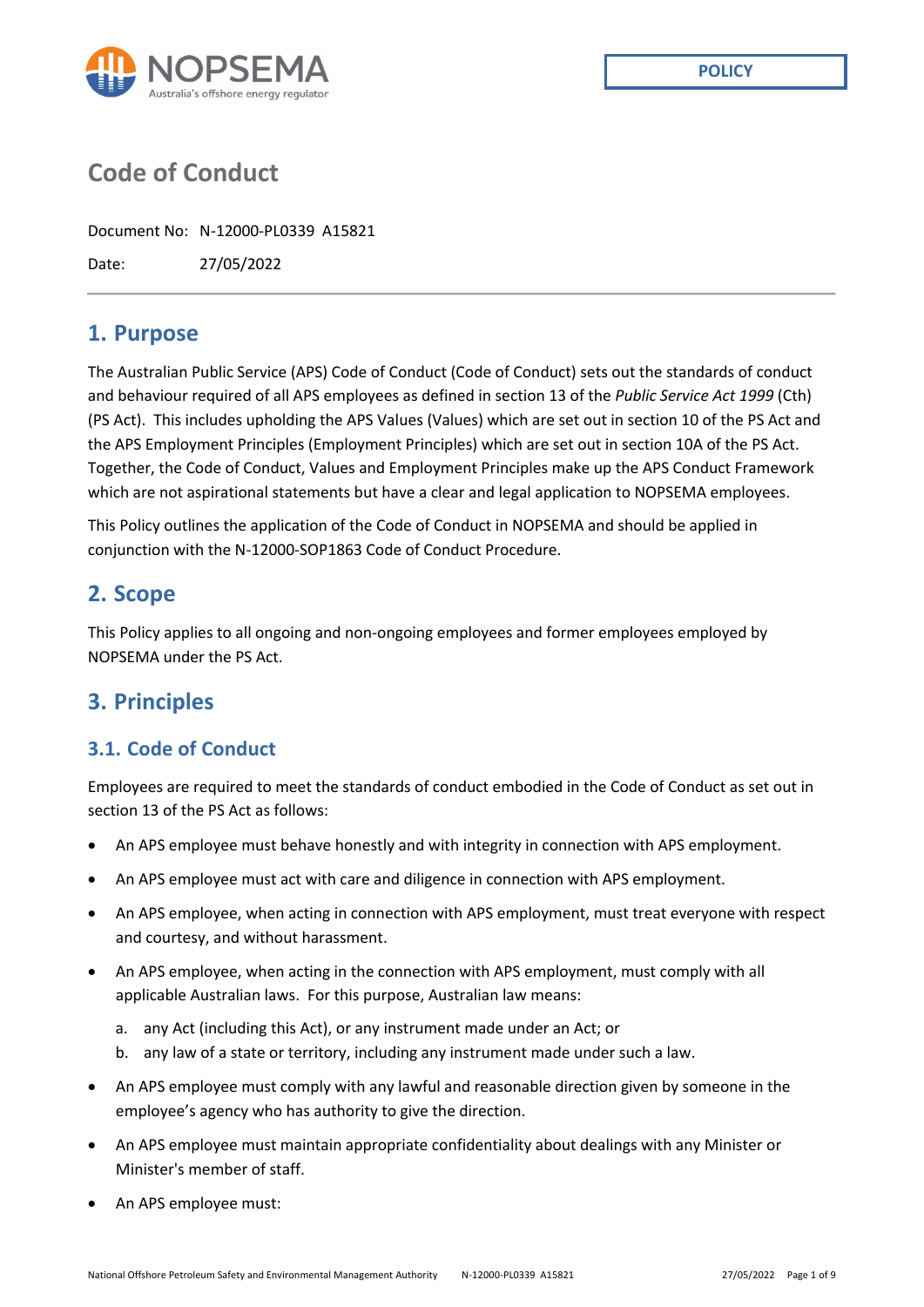

- a. take reasonable steps to avoid any conflict of interest (real or apparent) in connection with the employee's APS employment; and
- b. disclose details of any material personal interest of the employee in connection with the employee's APS employment.
- An APS employee must use Commonwealth resources in a proper manner and for a proper purpose.
- An APS employee must not provide false or misleading information in response to a request for information that is made for official purposes in connection with the employee's APS employment.
- An APS employee must not improperly use inside information or the employee's duties, status, power or authority:
	- a. to gain, or seek to gain, a benefit or an advantage for the employee or any other person; or
	- b. to cause, or seek to cause, detriment to the employee's Agency, the Commonwealth or any other person.
- An APS employee must at all times behave in a way that upholds:
	- a. the APS Values and APS Employment Principles; and
	- b. the integrity and good reputation of the employee's Agency and the APS.
- An APS employee on duty overseas must at all times behave in a way that upholds the good reputation of Australia.
- An APS employee must comply with any other conduct requirement that is prescribed by the regulations.

## **3.2. APS Values**

NOPSEMA employees are required by section 13(11) of the PS Act to uphold the APS Values as set out in section 10 of the PS Act:

- Committed to service The APS is professional, objective, innovative and efficient, and works collaboratively to achieve the best results for the Australian community and the Government.
- Ethical The APS demonstrates leadership, is trustworthy, and acts with integrity, in all that it does.
- Respectful The APS respects all people, including their rights and their heritage.
- Accountable The APS is open and accountable to the Australian community under the law and within the framework of Ministerial responsibility.
- Impartial **-** The APS is apolitical and provides the Government with advice that is frank, honest, timely and based on the best available evidence.

Note that clauses 13-17 of the Australian Public Service Commissioner's Directions 2022 (the APSC Directions) provide more detailed requirements as to how the APS Values should be understood and achieved.

## **3.3. APS Employment Principles**

All NOPSEMA employees are required by section 13(11) of the PS Act to uphold the APS Employment Principles as set out in subsection 10A of the PS Act.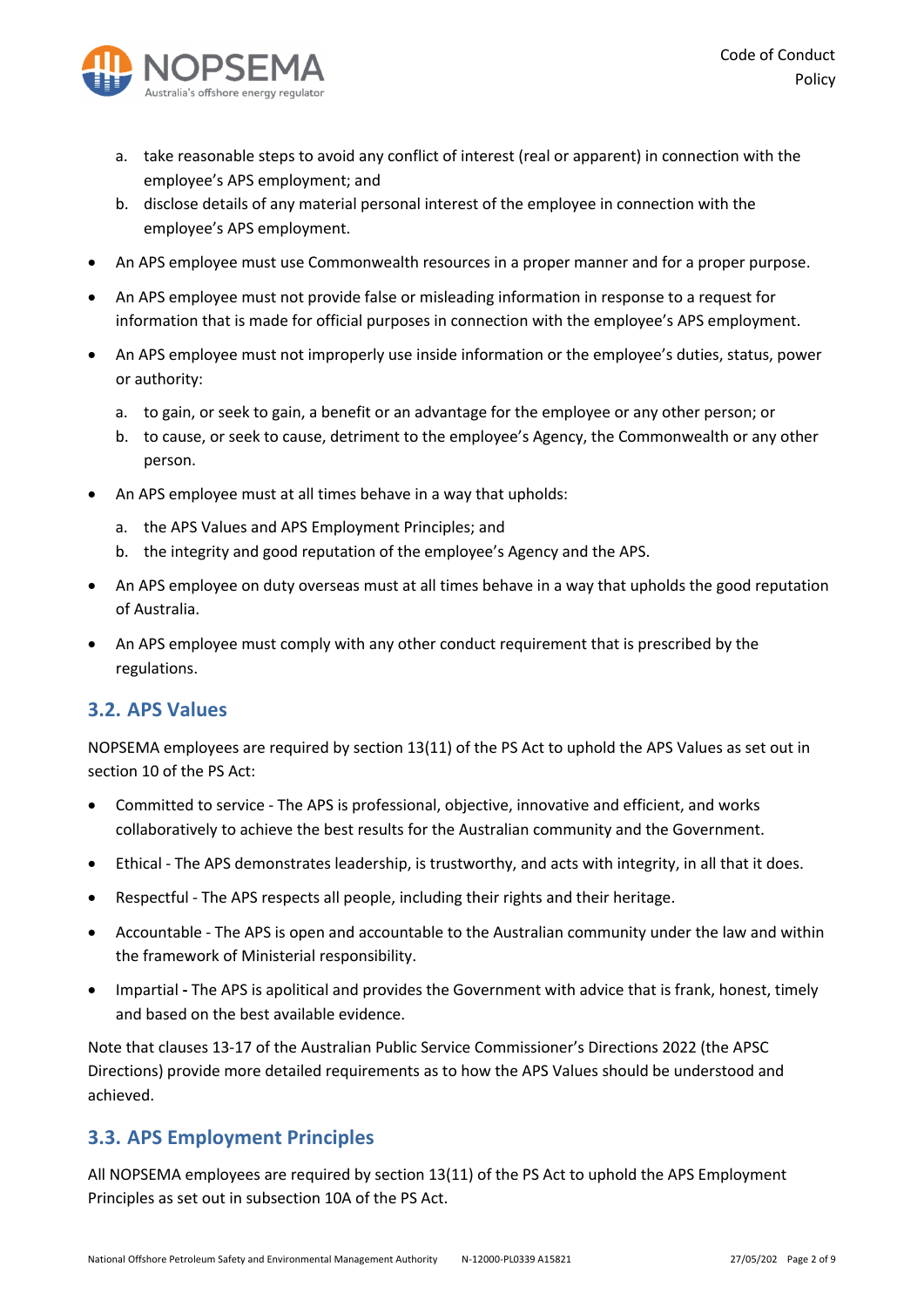

The APS is a career based public service that:

- makes fair employment decisions with a fair system of review;
- recognises that the usual basis for engagement is as an ongoing APS employee;
- makes decisions relating to engagement and promotion that are based on merit;
- requires effective performance from each employee;
- provides flexible, safe and rewarding workplaces where communication, consultation, cooperation and input from employees on matters that affect their workplaces are valued;
- provides workplaces that are free from discrimination, patronage and favouritism; and
- recognises the diversity of the Australian community and fosters diversity in the workplace.

Note that a decision relating to engagement or promotion is based on merit if:

- all eligible members of the community were given a reasonable opportunity to apply to perform the relevant duties;
- an assessment is made of the relative suitability of the candidates to perform the relevant duties, using a competitive selection process;
- the assessment is based on the relationship between the candidates' work related qualities and the work related qualities genuinely required to perform the relevant duties;
- the assessment focuses on the relative capacity of the candidates to achieve outcomes related to the relevant duties; and
- the assessment is the primary consideration in making the decision.

#### **3.4. Prior to engagement as an APS Employee**

Employees who, prior to engagement as an APS employee:

- knowingly provided false or misleading information to another APS employee, or to a person acting on behalf of the Commonwealth;
- wilfully failed to disclose to another APS employee, or to a person acting on behalf of the Commonwealth, information that the person knew, or ought reasonably to have known, was relevant; or
- otherwise failed to behave honestly and with integrity, in connection with their engagement as an APS employee,

may be taken to have breached the Code of Conduct as set out in subsection 15(2A) of the PS Act.

#### **3.5. Other legal obligations**

Employees should be aware of other legal obligations regarding behaviour and conduct in the workplace which may interact with the Code of Conduct. These include certain types of conduct and behaviour which, although not dealt with specifically in this Policy, are governed by NOPSEMA policies and procedures:

N-07400-PL1786 Accountable Authority Instructions;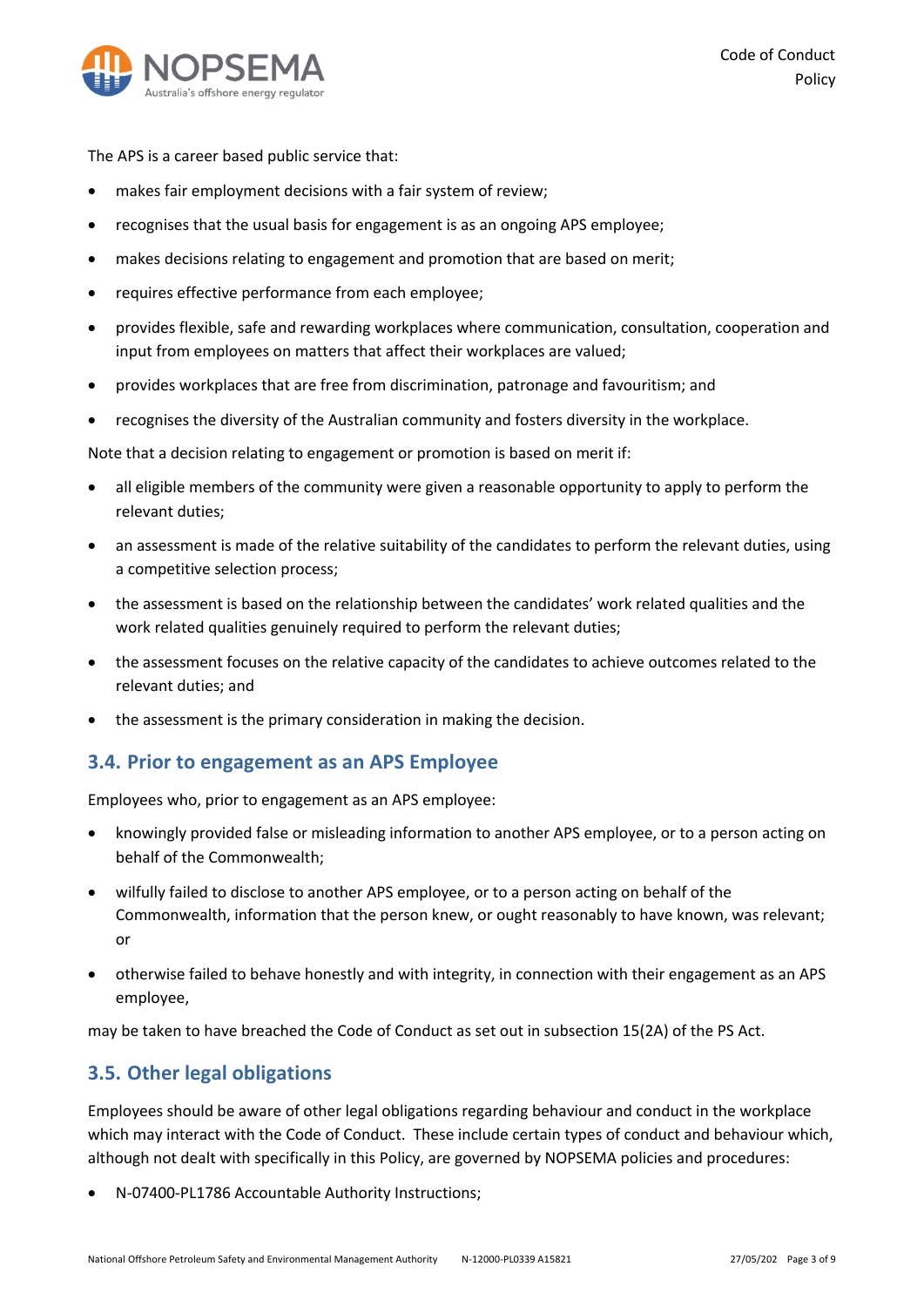

- N-07400-PL1476 NOPSEMA Fraud and Corruption Control Plan;
- N-07400-SOP1685 Giving and Receiving Hospitality, Gifts and Benefits Procedure;
- N-15200-PL0546 ICT Systems and Social Media Usage;
- N-12000-PL5806 Managing Conflicts of Interest Policy;
- N-12000-PL1506 Promoting Respect in the Workplace Policy; and
- N-12100-PL1901 Public Interest Disclosure Policy.

# **4. Definitions**

**Alleged misconduct** means a circumstance where a person has been notified that they are the subject of an investigation to determine whether they have breached the Code of Conduct.

**Breach Decision Maker** means the person appointed to determine whether or not an APS employee or former employee has breached of the Code of Conduct (for more details refer to the N-12000-SOP1863 Code of Conduct Procedure).

**Complainant** means an employee who makes a complaint alleging that another NOPSEMA employee has potentially breached the Code of Conduct.

**Determination** means a decision made by the Breach Decision Maker about whether an APS employee or former employee has been found to have breached the Code of Conduct in in accordance with this policy and the N-12000-SOP1863 Code of Conduct Procedure).

**Employee** has the same meaning as 'APS Employee' under section 7 of the PS Act.

**Misconduct** means any action or behaviour of employees which has been determined to breach the Code of Conduct. Reference will be made to alleged misconduct until such time that a decision is made on whether there has been a breach of the Code of Conduct.

**Former employee** means that an employee who was, but is no longer, an ongoing or non-ongoing employee of NOPSEMA.

**Merit Protection Commissioner** means the Merit Protection Commissioner (MPC) appointed under the PS Act.

**Sanction Decision Maker** means the person appointed by the Chief Executive Officer (CEO) to decide on the appropriate sanction following a decision that there has been a breach of the Code of Conduct by the Breach Decision Maker.

**Senior Executive Service (SES)** means those NOPSEMA employees who are classified as SES employees under the APS Classification rules.

**Support person** means a person nominated by the employee to support them during attendance at interviews that form part of the investigation. They cannot participate or advocate for the employee during the interview. The support person cannot be a witness or potential witness for the investigation.

**Suspected misconduct** means a circumstance where there is a concern that an APS employee may have behaved in way that is not consistent with the Code of Conduct but no investigation has commenced.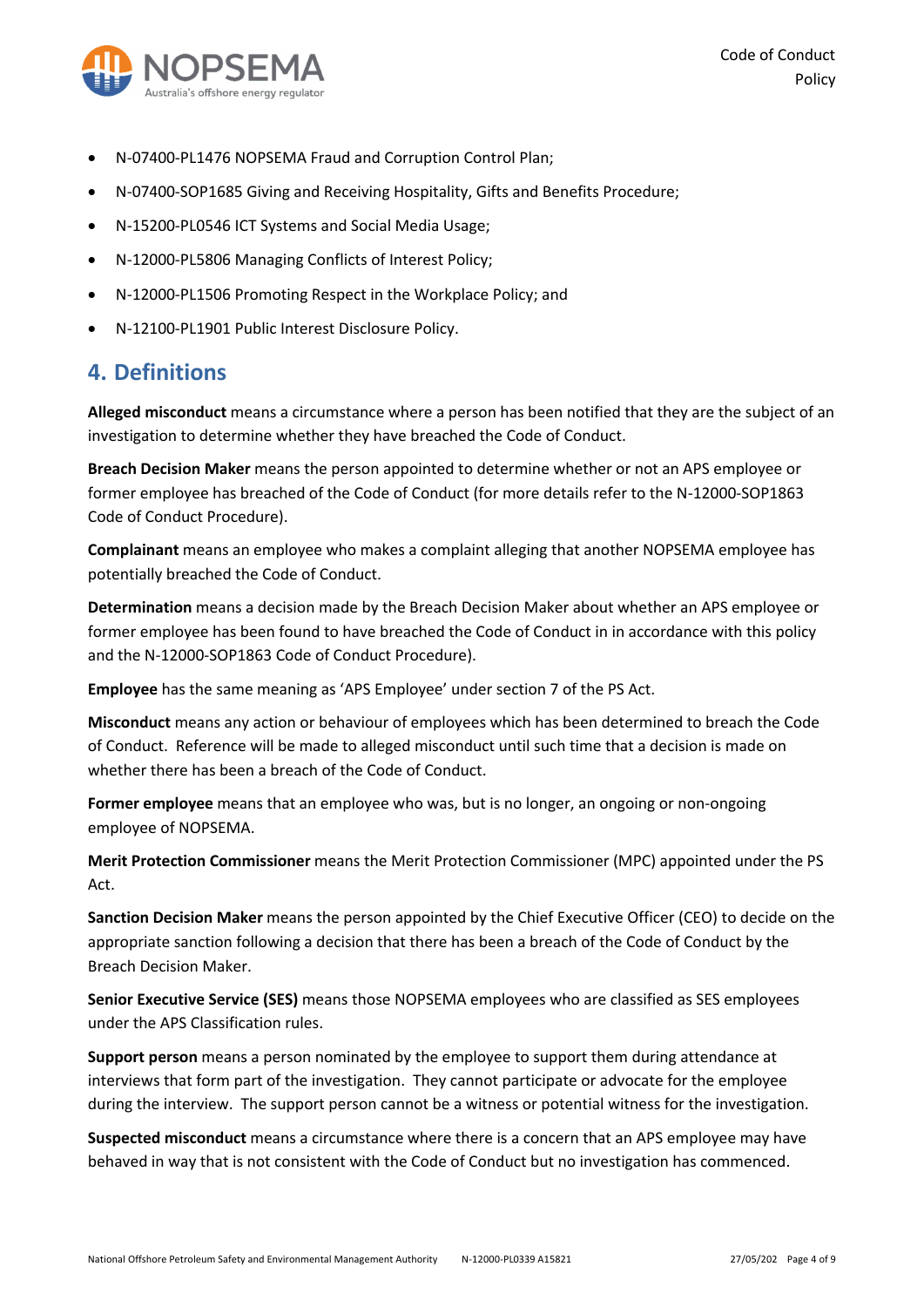

# **5. Responsibilities**

#### **5.1. Employees**

Employees are responsible for:

- understanding their ethical obligations under the Code of Conduct;
- ensuring that their conduct is consistent with the Code of Conduct; and
- reporting any alleged breaches of the Code of Conduct.

#### **5.2. Managers**

Managers are also responsible for:

- promoting the Code of Conduct;
- guiding and assisting employees to comply with the Code of Conduct; and
- consistently reflecting the Code of Conduct in their own behaviour.

SES managers have additional obligations to promote the Values, Employment Principles and compliance with the Code of Conduct by personal example and other appropriate means as set out in subsection 35(3)(c) of the PS Act.

#### **5.3. NOPSEMA**

NOPSEMA will:

- make the N-12000-PL0339 Code of Conduct Policy and N-12000-SOP1863 Code of Conduct Procedure available to all employees through publication of these documents on NOPSEMA's intranet;
- inform and educate new employees of their responsibilities through provision of information and training during their induction, including facilitating mandatory integrity training as required by the APSC Directions;
- inform and educate current employees through regular provision of information and training; and
- manage any alleged breaches of the Code of Conduct in accordance with the N-12000-SOP1863 Code of Conduct Procedure, including ensuring adherence to procedural fairness; and
- consult with the APS Commissioner on any Code of Conduct processes, including sanctions, for SES employees.

# **6. Failure to comply with Code of Conduct**

Employees who are suspected of breaching the Code of Conduct may be investigated by NOPSEMA and, if proven, their behaviour and/or actions may attract a sanction from NOPSEMA under subsection 15(1) of the PS Act. These sanctions include:

- termination of employment;
- reduction in classification;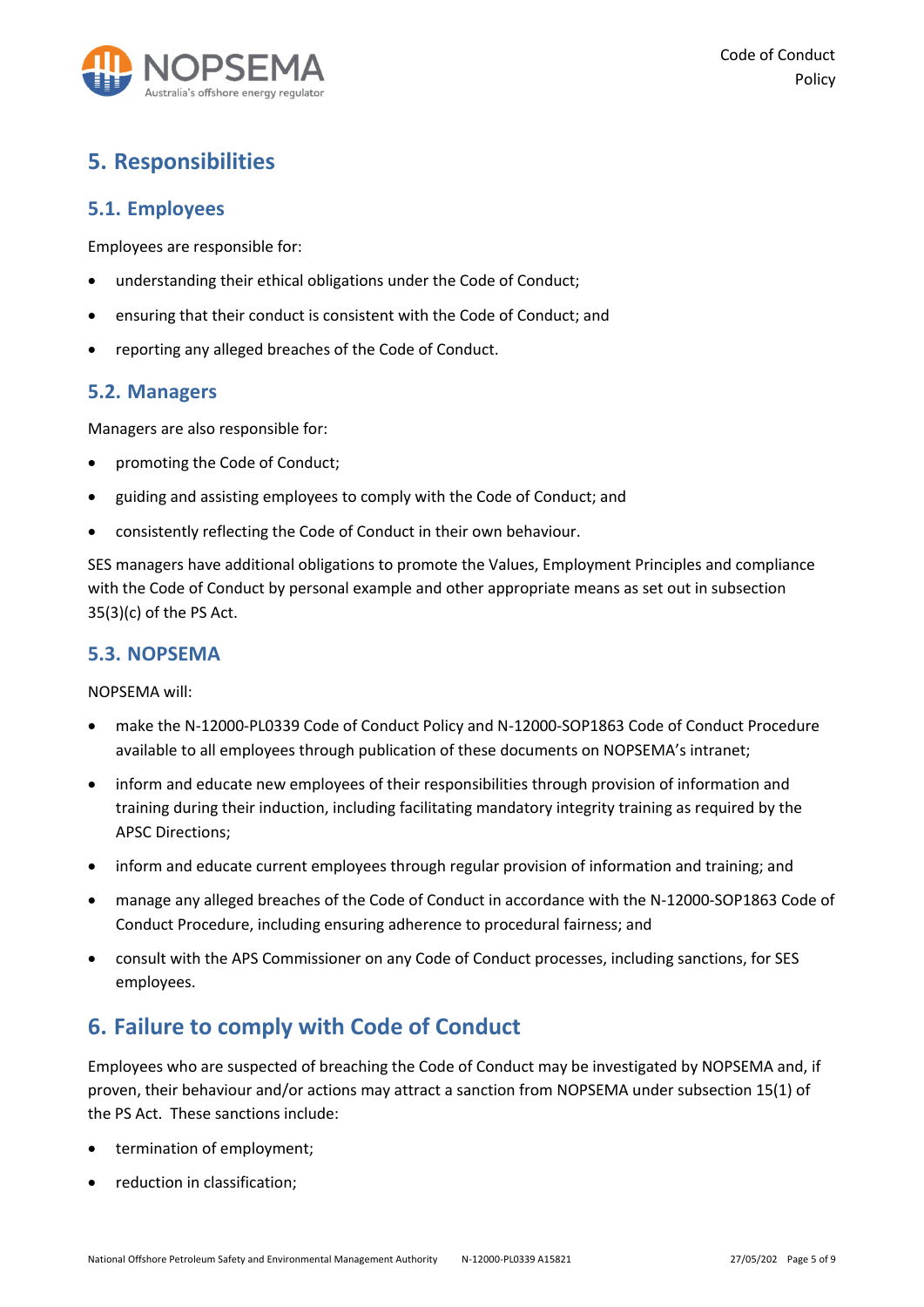

- reassignment of duties;
- reduction in salary;
- deductions from salary, by way of fine; and/or
- a reprimand.

In addition, the APS Commissioner has the power to inquire into and determine whether an employee, or former employee, has breached the Code of Conduct if:

- the CEO or the Prime Minister requests the APS Commissioner to do so; or
- the APS Commissioner believes that it is appropriate to do so.

Alternatively, the MPC may inquire into and determine whether an employee, or former employee, has breached the Code of Conduct if:

- the CEO requests the MPC to do so;
- the MPC believes that it is appropriate to do so; and
- the APS employee, or former employee, agrees to this in writing.

### **6.1. Suspension from duties**

In accordance with Regulation 3.10 of the *Public Service Regulations 1999* (Cth), NOPSEMA may suspend an APS employee from duties, with or without remuneration, if the CEO believes on reasonable grounds that:

- the employee has, or may have, breached the Code of Conduct; and
- the employee's suspension is in the public or NOPSEMA's interest.

## **7. Procedures**

NOPSEMA will handle suspected breaches of the Code of Conduct in accordance with N-12000-SOP1863 Code of Conduct Procedure established under section 15(3) of the PS Act.

NOPSEMA may decide not to investigate an alleged breach of the Code of Conduct where:

- the allegation is clearly frivolous, vexatious, false, malicious or lacks substance;
- the allegation has already been the subject of a proper examination by NOPSEMA;
- the allegation is handled under another legislative process, for example the *Public Governance, Performance and Accountability Act 2013* (Cth) or the *Public Interest Disclosure Act 2013* (Cth); or
- the allegation can be resolved more appropriately through other mechanisms, for example informal workplace resolution options or performance management processes.

If the alleged breach involves unlawful or criminal conduct, NOPSEMA may decide to refer the alleged breach to the relevant law enforcement authority. Whilst this does not automatically preclude NOPSEMA from conducting its own investigation into the alleged breach, NOPSEMA may decide to defer misconduct action pending the outcome of any criminal investigation or prosecution.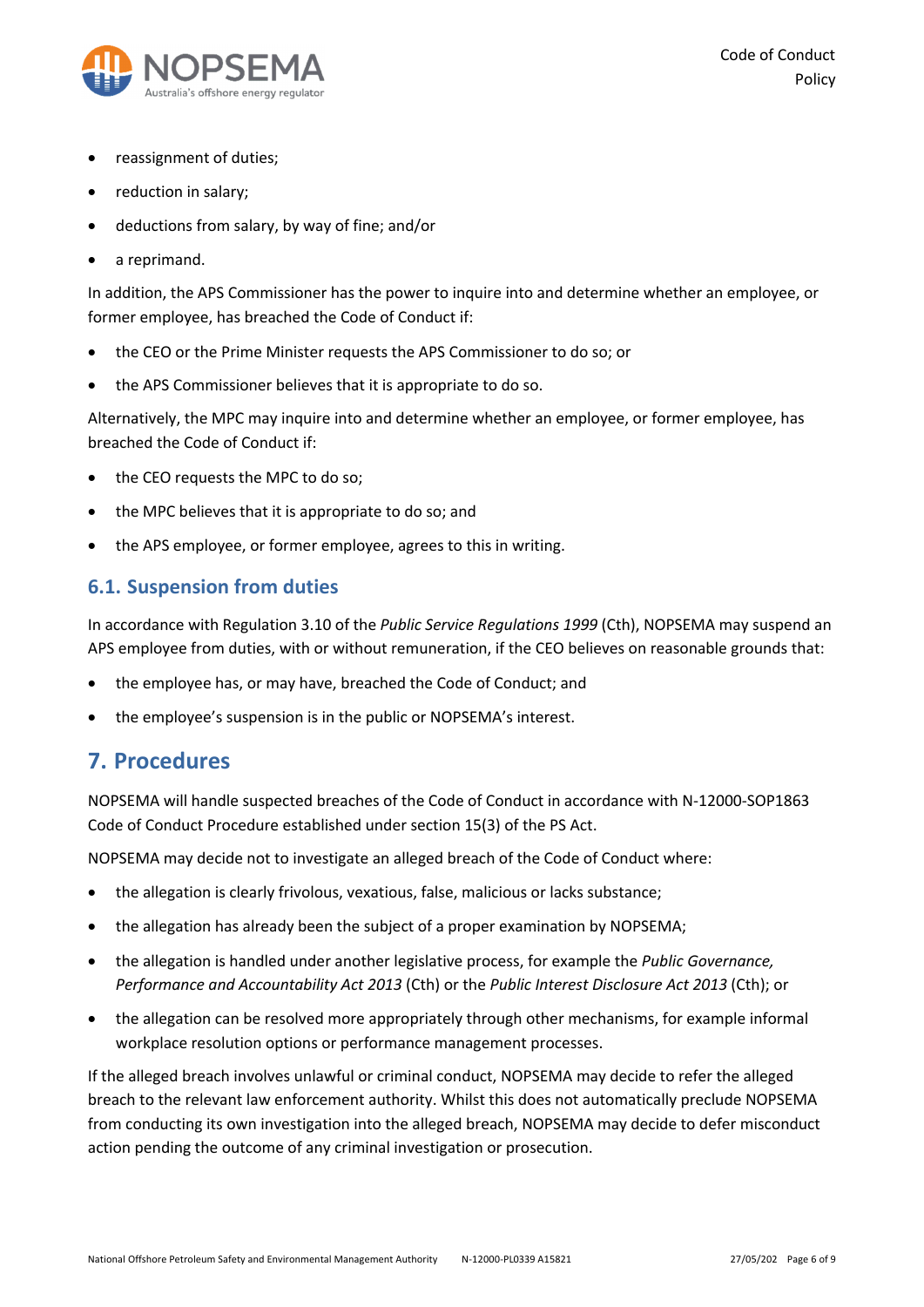

# **8. Right of review**

### **8.1. Employee's right of review**

A non-SES employee who is found to have breached the Code of Conduct may challenge either the determination that they breached the Code of Conduct or the sanction imposed by applying to the MPC for review of the CEO's action as outlined in N-12000-PL0800 Resolving Workplace Issues Policy. The only exception is where the employee has been terminated from their employment in which it may be open to the former employee to challenge this decision through an unfair dismissal claim to the Fair Work Commission under the *Fair Work Act 2009* (Cth) (FW Act) and/or seek review of the termination decision under the *Administrative Decisions (Judicial Review) Act 1977* (Cth).

SES employees are excluded from seeking a review of action, including in relation to action resulting from a Code of Conduct investigation and any sanctions imposed, in accordance with the PS Act and Public Service Regulations 1999 (Cth) (PS Regulations). Depending on the circumstances, it may be open to SES employees to seek a review of the termination under the *Administrative Decisions (Judicial Review) Act 1977*.

Note that employees who earn in excess of the high income threshold set by the Fair Work Commission are not eligible to make a claim for unfair dismissal in accordance with section 382 of the FW Act.

Employees are entitled to seek independent legal advice on other avenues for review in relation to decisions made under the PS Act.

## **8.2. Complainant's Rights of Review and Protection**

Complainants may have a right to seek review of the outcome of a Code of Conduct investigation under the PS Act. They can apply to the CEO in writing for a review under the PS Act but, if the application is for review of a sanction imposed for breach of the Code of Conduct, then it must be made to the MPC. Refer to NOPSEMA's N-12000-PL0800 Resolving Workplace Issues Policy for further information.

Complainants may also:

- have a right to have their complaint considered by the APS Commissioner or the MPC if they are not satisfied with NOPSEMA's decision regarding the handling of the report;
- have a right to take action under provisions in the FW Act; and/or
- have a right to lodge a complaint with the Australian Human Rights Commission.

In addition to these rights, if a complainant is also a 'discloser' under the PID Act; they have immunities from legal liability and protection from reprisals (refer to sections 9 to 24 of the PID Act). The discloser's identity also has special protection under section 20 of the PID Act. These protections will continue to apply to the discloser (complainant) where a Code of Conduct investigation arises from a PID disclosure.

## **9. Access to information**

Use and disclosure of personal information of employees relating to misconduct is subject to the requirements of the *Privacy Act 1988* (Cth). Regulation 9.2 of the PS Regulations authorises misconduct records to be used and disclosed where: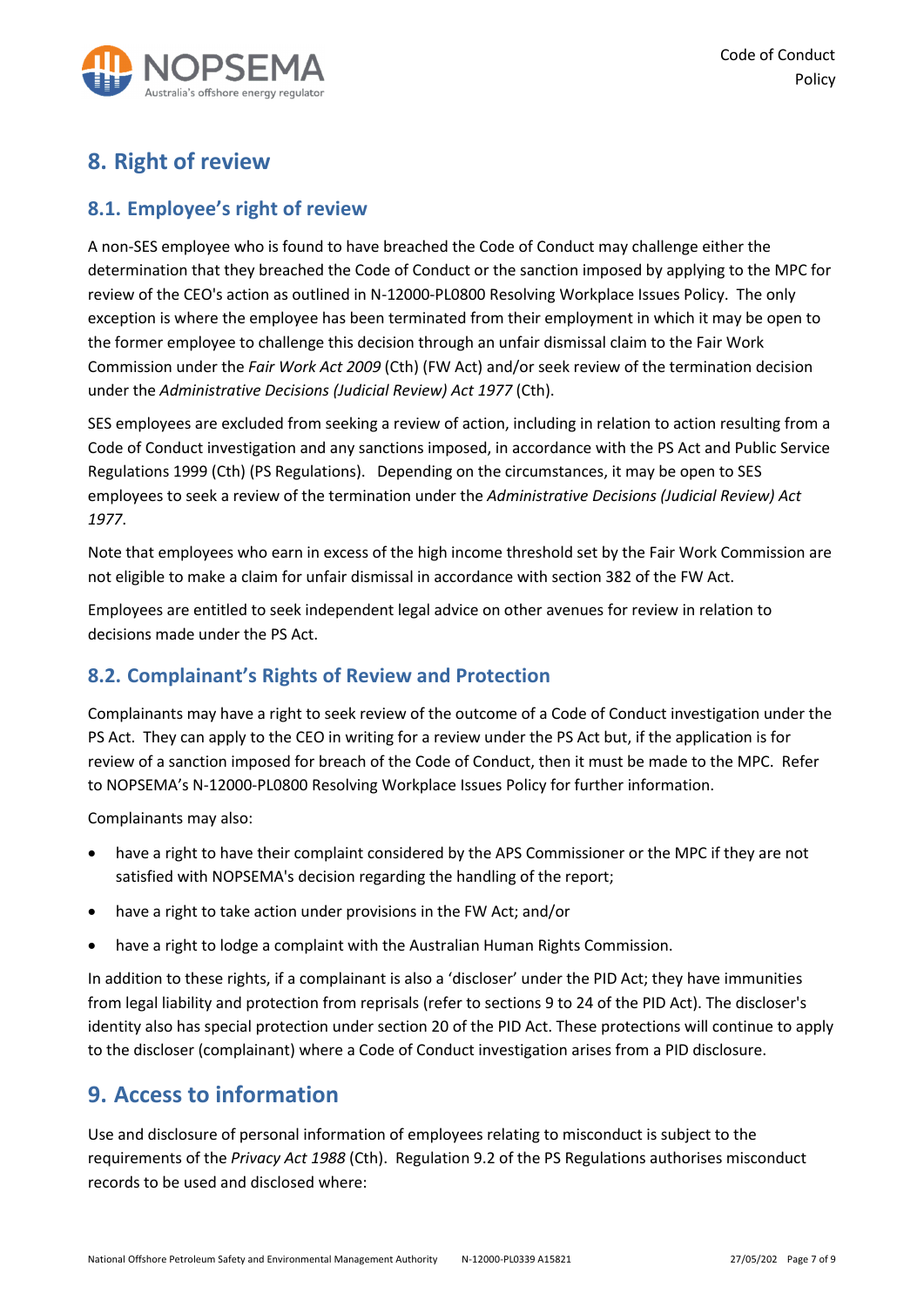

- the use is relevant or necessary for the exercise of any employer power; and
- the use or disclosure is consistent with any guidelines issued by the APS Commissioner.

Misconduct records may also exist in relation to matters handled under the PID Act. Where a particular Code of Conduct matter has also been the subject of a public interest disclosure, the PID Act may restrict the disclosure of information in certain circumstances to protect the identity of participants in that process.

Keeping in mind the PID Act restrictions on use and disclosure of identity information, NOPSEMA will provide access to information as follows:

- the CEO, Head of Division Regulatory Services, Manager Human Resources, Assistant Manager Human Resources and Senior Human Resources Adviser will have access to information for the purposes of exercising their responsibilities in relation to investigations, decisions and actions;
- the employee's Head of Division and manager will be informed of the alleged misconduct, progress of the investigation and the outcome of the investigation; and
- the complainant/s will be provided with general information about the outcome of any investigations and any decision about the further release of any personal information to the complainant will be made on a case-by-case basis.

Retention and destruction of misconduct records is managed in accordance with the approved Commonwealth Records Authority and *Archives Act 1983* (Cth).

# **10. Related Documents**

*Administrative Decisions (Judicial Review) Act 1977* (Cth) *Archives Act 1983 (*Cth) *Fair Work Act 2009* (Cth) *Privacy Act 1988* (Cth) *Public Governance, Performance and Accountability Act 2013* (Cth) *Public Interest Disclosure Act 2013* (Cth) *Public Service Act 1999* (Cth) Public Service Regulations 1999 (Cth) Australian Public Service Commissioner's Directions 2022 Australian Public Service Commission Circular 2008/3: Providing information on Code of Conduct investigation outcomes to complainants Australian Public Service Commission "Handling Misconduct: A Human Resource's Manager's Guide". N-07400-PL1786 Accountable Authority Instructions N-12000-PL0797 Employee Assistance Program N-07400-PL1476 NOPSEMA Fraud and Corruption Control Plan

N-07400-SOP1685 Giving and Receiving Hospitality, Gifts and Benefits Procedure